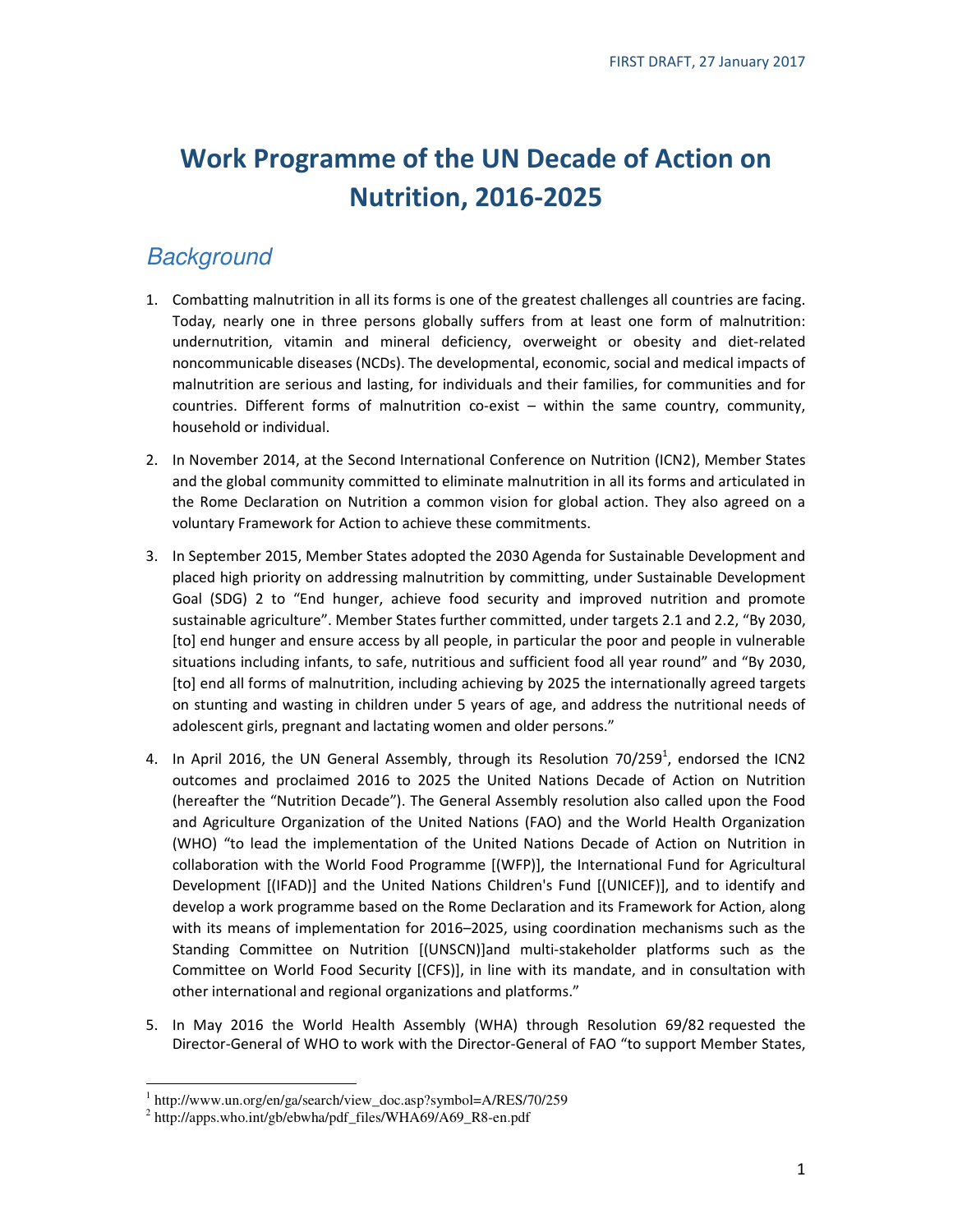upon request, in developing, strengthening and implementing their policies, programmes and plans to address the multiple challenges of malnutrition, and convene periodic meetings of inclusive nature to share best practices, including consideration of commitments that are specific, measurable, achievable, relevant and time-bound (SMART) within the framework of the Decade of Action on Nutrition (2016–2025)."

- 6. This Work Programme for the Nutrition Decade has been developed according to the mandates of UN General Assembly Resolution 70/269 and taking into account WHA Resolution 69/8.
- 7. This Work Programme for the Nutrition Decade describes its aims, added value and guiding principles; key areas for priority action (action areas); modalities of engagement and roles of Member States and other stakeholders, as well as the tools for driving action (means of implementation); and accountability framework.
- 8. This Work Programme is a living document and is being developed through an inclusive, continuous and collaborative process, building upon and connecting the independent initiatives of governments and their many partners.

## Aims and Added Value

 $\ddot{\phantom{a}}$ 

- 9. The aim of the Nutrition Decade is to provide a clearly-defined time-bound operational framework that works within existing structures and available resources to implement the commitments made at ICN2 and the 2030 Agenda for Sustainable Development by:
	- Catalysing and facilitating alignment of on-going efforts of multiple actors from all sectors, including new and emerging actors, to foster a global movement to end all forms of malnutrition and leaving no one behind;
	- Supporting all countries' efforts to address all forms and causes of malnutrition;
	- Stimulating the effective translation of the ICN2 commitments and the 2030 Agenda for Sustainable Development into concrete, nationally-determined policies and programmes;
	- Promoting coherence of national, regional and international policies across multiple sectors to combat all forms of malnutrition, including through improved monitoring and reporting of relevant policy impact at national, regional and global levels;
	- Mobilizing policy and financial commitments to achieve Global Nutrition and diet-related NCD targets endorsed by the ICN2<sup>3</sup> and the SDGs among all potential actors; and
	- Establishing, under Member States' oversight, a global accountability framework and mechanism across sectors and constituencies building upon existing mechanisms, processes and tools.
- 10. The Nutrition Decade recognizes the emergence of local, national regional and global movements to end all forms of malnutrition and seeks to provide a framework in which

<sup>&</sup>lt;sup>3</sup> Namely: (1) 40 percent reduction of the global number of children under five who are stunted; (2) 50 percent reduction of anaemia in women of reproductive age; (3) 30 percent reduction of low birth weight; (4) no increase in childhood overweight; (5) increase exclusive breastfeeding rates in the first six months up to at least 50 percent; and (6) reduce and maintain childhood wasting to less than 5 percent and for nutrition-related NCDs: (a) to reduce salt intake by 30 percent; and (b) to halt the increase in obesity prevalence in adolescents and adults.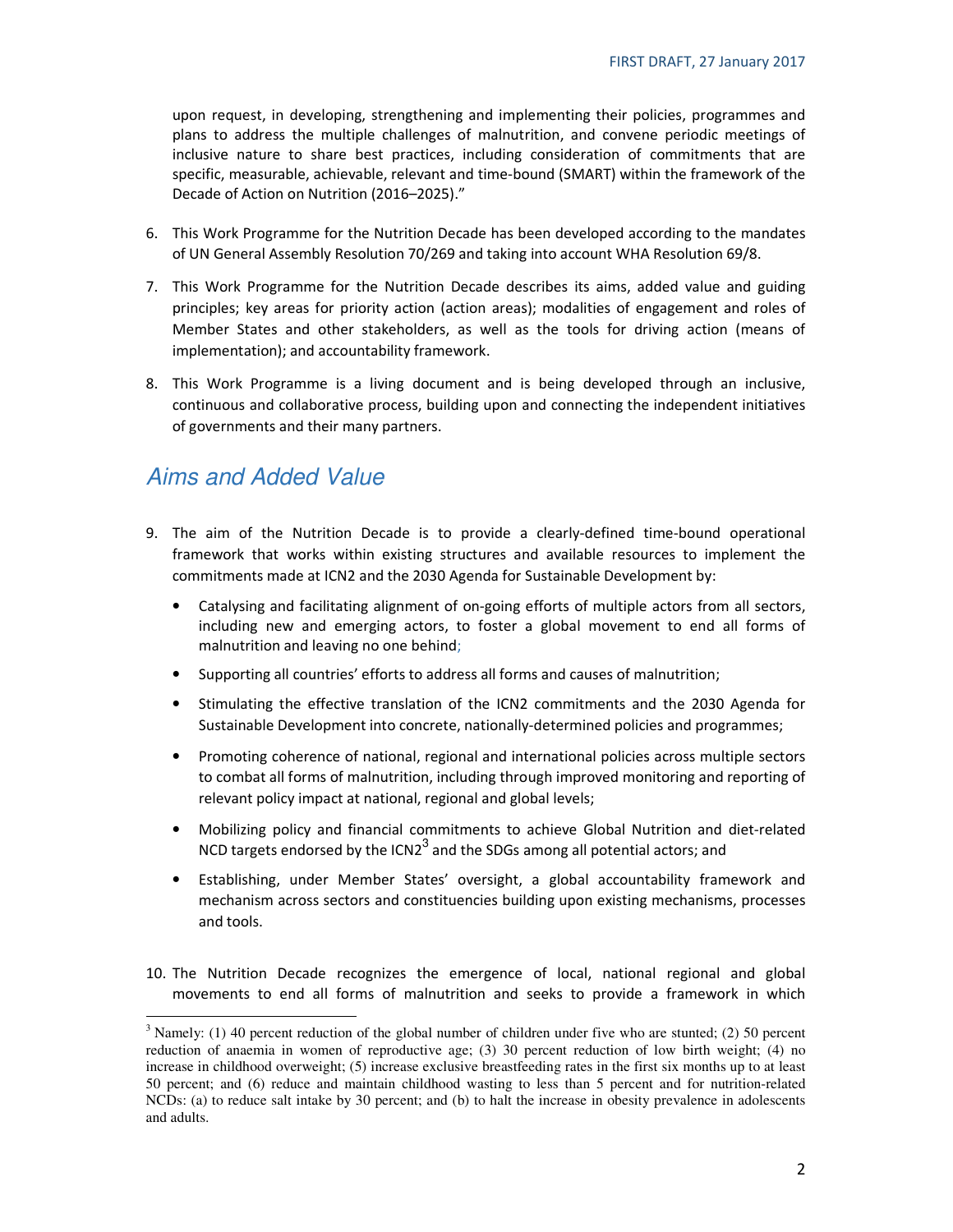governments and their partners adopt and implement policies and programmes to create sustainable food systems and enabling environments that promote healthy dietary practices. The ultimate objective is to support fulfilment of the ICN2 commitments and achievement of the Global Nutrition and diet-related NCD targets by 2025 as well as to contribute to the achievement of SDGs by 2030.

11. The added value of the Nutrition Decade is to:

- Highlight the urgency to act, guided by a collective vision of a world where all people at all times and at all stages of life have access to affordable, diversified, safe and healthy diets;
- Establish a focused period to set, track and achieve impact and outcomes to generate and implement country-specific commitments for action from a diverse range of actors within and beyond the nutrition community;
- Provide an unprecedented opportunity to propagate society-wide movements for national policy change to end of all forms of malnutrition, in all countries;
- Provide global connectivity among all constituencies working on food and nutrition-related programmes and initiatives to create mutual learning and foster synergies for action to achieve common goals; and
- Put in place an accessible and transparent mechanism for tracking progress and ensuring mutual accountability for the commitments made, with biennial reporting to the UN General Assembly, the governing bodies of FAO and WHO, the CFS and other relevant intergovernmental bodies and multistakeholder forums.

## Guiding Principles

- 12. The Nutrition Decade will build on existing efforts, promote alignment among actors and actions, accelerate implementation of commitments, and foster new commitments in line with the transformative ambitions of the SDGs, ICN2 and the WHA targets. The Nutrition Decade will:
	- Provide an inclusive umbrella for all relevant stakeholders to consolidate, align and reinforce nutrition actions across different sectors; build on existing efforts to improve nutrition worldwide, such as the Zero Hunger Challenge, the Scaling Up Nutrition (SUN) Movement, the Global Strategy for Women's, Children's and Adolescents' Health (2016-2030), and the Global Action Plan for the Prevention and Control of NCDs 2013-2020;
	- Serve as a supporting and catalytic mechanism to accelerate actions and expand the geographic and sectoral scope of actions.
- 13. The Nutrition Decade will be inclusive, addressing all forms of malnutrition, maximizing participation by all actors and ensuring that the needs of all people are addressed. To this end, the Nutrition Decade will:
	- Involve all countries, regardless of their income, the nature of their malnutrition challenges and the characteristics of their food and health systems;
	- Address all people everywhere, including women and youth, as key stakeholders for success;
	- Facilitate action across rural and urban areas and populations alike; urban systems and urban food environments may be settings to show rapid changes and success while rural settlements, villages and districts provide important settings for production, distribution and consumption of foods;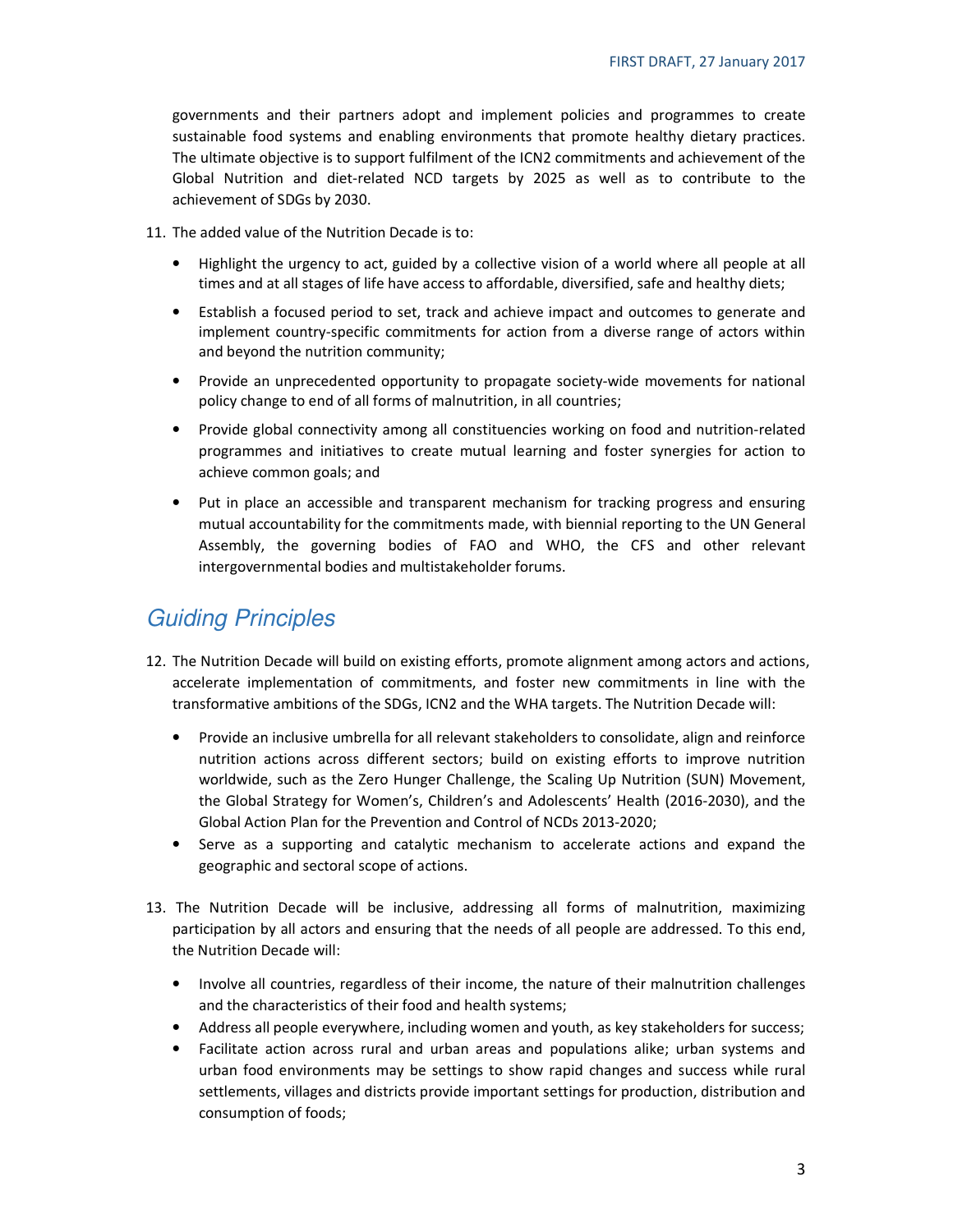- Address the increasing number of emergencies (including natural disasters, conflicts and chronic emergencies) affecting the nutritional status of vast populations;
- Engage and support all sectors of government, at all relevant levels, to ensure adequate prioritisation, funding and action on ending all forms of malnutrition;
- Engage with a wide range of stakeholders including governments, inter-governmental organizations, international organizations, regional and local organizations, financial institutions, development banks, parliamentarians, cities, civil society organizations, academia, media, philanthropic foundations and the business sector which are invited to contribute their unique and valuable assets (including implementation, advocacy, technical assistance, funds, convening power), in line with and in support of national policies and programmes. Social movements representing peasants, small-scale fishers and fishing communities, pastoralists, urban poor, consumers, women, youth, indigenous peoples and agricultural and food workers will be key actors to establish a global movement on nutrition. The wealth of competencies and resources of the private sector, including smallholder farmers, small and medium enterprises, social enterprises, to larger national and multinational companies, needs to be harnessed by the Nutrition Decade with management of conflicts of interest.
- 14. The Nutrition Decade will provide an enabling environment such that national, regional and international policies and programmes respect, protect and fulfil human rights obligations in accordance with the progressive realization of the right to adequate food and nutrition and other related human rights.
- 15. The Nutrition Decade will provide an enabling environment such that action taken by governments and other stakeholders, relies on the latest scientific evidence and will engage with academic institutions to further look for effective solutions.

### Action Areas

- 16. Action during the Nutrition Decade will be centred on six cross-cutting, integrative areas for impact, derived from the recommendations of the ICN2 Framework for Action. The six areas are:
	- (1) Sustainable, resilient food systems for healthy diets;
	- (2) Aligned health systems providing universal coverage of essential nutrition actions;
	- (3) Social protection and nutrition education;
	- (4) Trade and investment for improved nutrition;
	- (5) Safe and supportive environments for nutrition at all ages; and
	- (6) Strengthened nutrition governance and accountability.

While each of these thematic areas inform and frame action, they should not be seen as silos; policies and programmes will normally be linked to several areas at the same time.

17. The Nutrition Decade will foster national, regional and global policy dialogue to facilitate and enhance local action, which in turn aims to maximize impact at all levels. A localised approach will be important to ensure Member State ownership of initiatives and policies; to adjust to the different political structures and environments in which nutrition initiatives need to be taken; to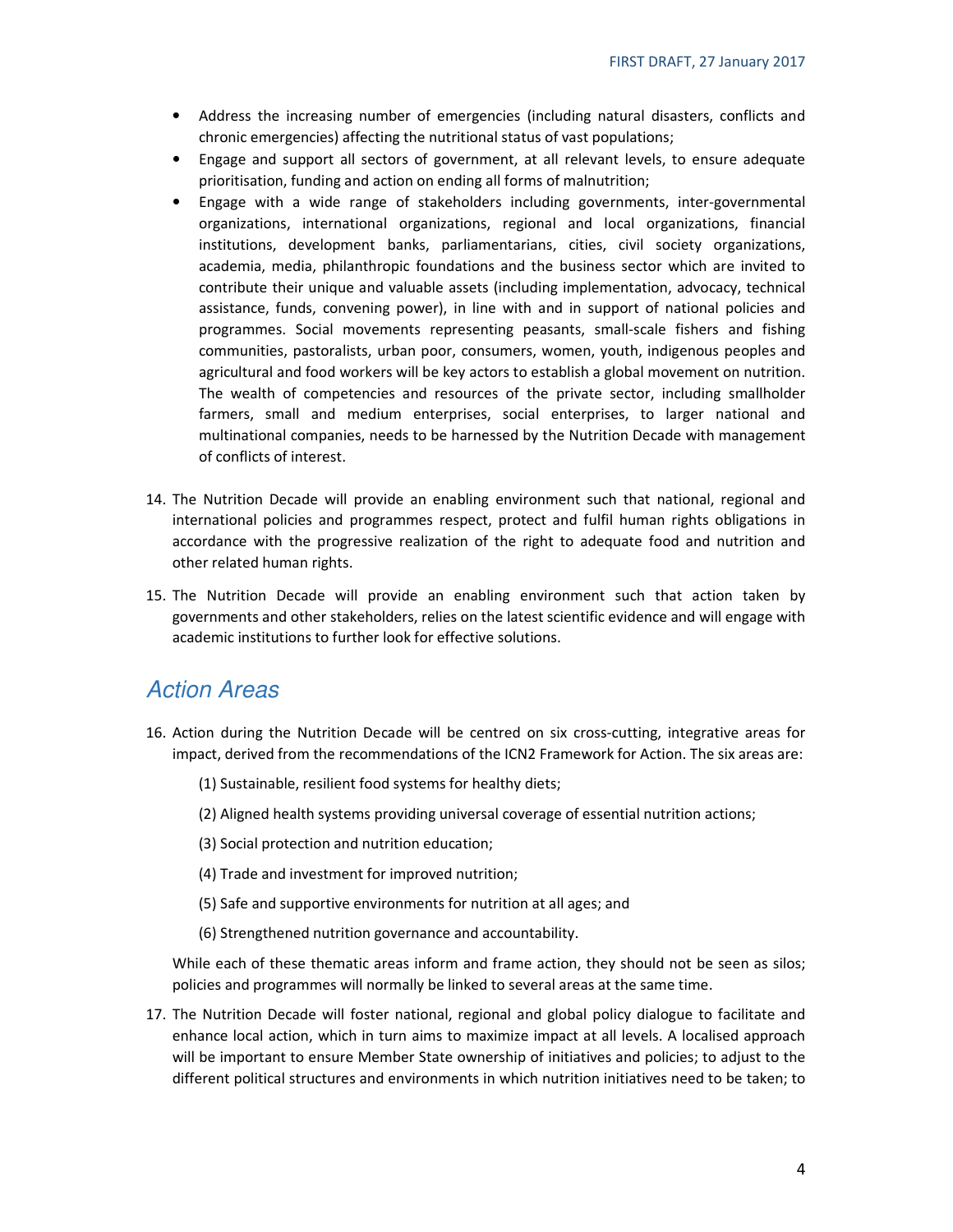address the vast geographic and socio-economic differences within a given society; and to ensure that solutions are equitable and people-centred.

18. Priorities and the shaping of specific actions will depend on the interest and commitment expressed by governments, their partners and other potential actors. In support of this, a full and thorough mapping will be undertaken, building on what has already been done to identify and chart all existing nutrition-related initiatives and movements, financing mechanisms and policy actions, to ensure that the Nutrition Decade reflects the needs of Member States and the global nutrition community and can generate increased focus on identified gaps.

#### **Action area 1: Sustainable, resilient food systems for healthy diets<sup>4</sup>**

- 19. Current food systems are not delivering on the quality diet needed to sustain optimal health. Coherent action and innovative food system solutions are needed to ensure access to sustainable, balanced and healthy diets for all. The quality and sustainability of food systems are central in delivering healthy diets to populations and, through them, their social, economic and environmental sustainability. A food system approach – from production to processing, storage, transportation, marketing, retailing and consumption – is thus important to promote healthy, sustainable diets and improve nutrition as isolated interventions have a limited impact.
- 20. This area focuses on actions for sustainable food systems that promote healthy and safe diets, including national policies and investments and integrate nutrition and food safety objectives into food and agriculture policies; strengthen local food production and processing, especially by smallholder and family farmers; and develop, adopt and adapt, where appropriate, international guidelines on healthy diets as well as international standards, guidelines and codes of practice on food safety and quality.
- 21. Solutions should include: improved production, availability, accessibility and affordability of a variety of cereals, legumes, vegetables, fruits and animal-source foods, including fish, meat, eggs and dairy products, which should be produced and consumed sustainably; diets containing adequate macronutrients (carbohydrates, fats and protein), fibre and essential micronutrients (vitamins and minerals) in line with WHO recommendations on healthy diet..
- 22. In addition, food safety needs to be integrated into the global food security and nutrition agenda to make significant progress in improving nutrition. Food safety problems threaten the nutritional status of populations, particularly vulnerable groups such as the elderly, pregnant women and children. Food contaminated by chemical or biological hazards, including environmental pollutants, is the origin of many diseases, ranging from diarrhoea to cancer, undermining people's lives, health and nutrition well-being, directly and indirectly. Morbidity due to diarrhoea, dysentery and other enteric diseases – arising from unsafe food, contaminated water and poor sanitation – has not declined much over recent decades. In some developing countries, children are chronically exposed, through their diets, to aflatoxins, which are not only carcinogenic, but also probably contribute to stunting.
- 23. One emerging food safety issue of global concern is antimicrobial resistance (AMR). While antimicrobial drugs are essential for both human and animal health and welfare, and critical to food producers' livelihoods, their misuse has led to growing AMR threats to humans and agroecological environments. While addressing AMR requires a multisectoral "One Health Approach",

 $\ddot{\phantom{a}}$ 

<sup>&</sup>lt;sup>4</sup> Linked recommendations from ICN2 Framework for Action: 9, 10, 11, 12, 14, 42, 50, 53, 55, 56, and 57.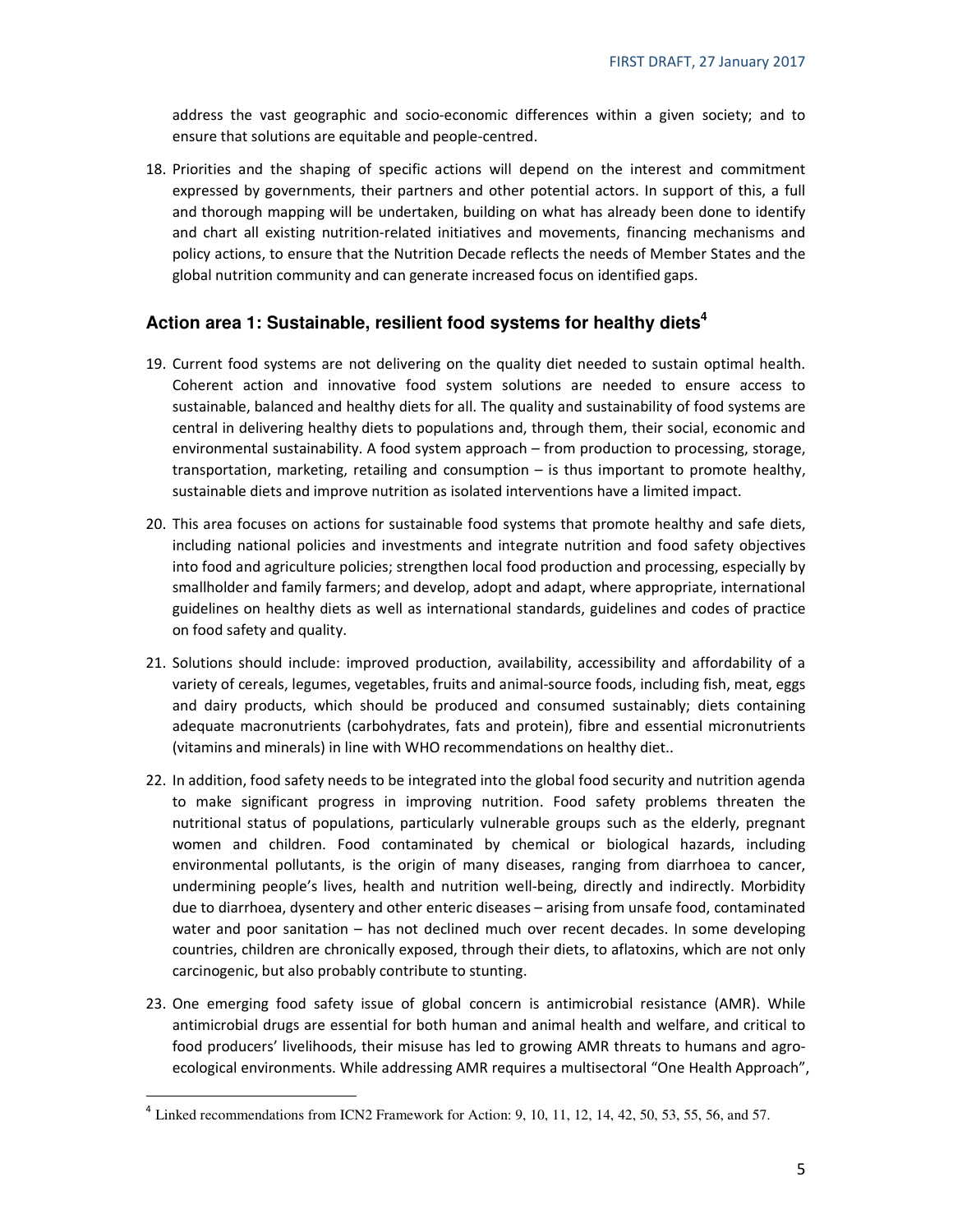significant challenges still remain in translating internationally-recognized standards and guidelines into appropriate national policies and actions.

#### **Action area 2: Aligned health systems providing universal coverage of essential nutrition actions<sup>5</sup>**

- 24. Health systems are increasingly challenged to tackle the evolving needs presented by the multiple forms of malnutrition and their health consequences. Strong health systems are needed to prevent and treat malnutrition in all its forms through the delivery of evidence-informed nutrition interventions, as well as to prevent and treat recurrent infections which can aggravate undernutrition. Health systems also have to deal with the long-term health consequences associated with overweight and obesity and the prevention and control of diet-related NCDs.
- 25. Access to health services and financial risk protection for all including the most marginalized and most vulnerable – is needed. This means universal health coverage (UHC), which implies that all people have access, without discrimination, to nationally-determined sets of the needed promotive, preventive, curative, palliative and rehabilitative essential health services and essential, safe, affordable, effective and quality medicines, while ensuring that the use of these services does not expose users to financial hardship with a special emphasis on the poor, vulnerable and marginalized segments of the population<sup>6</sup>.
- 26. Incorporating the recommendations of the ICN2 Framework for Action on strong and resilient health systems, this area aims to focus on health care strengthening and UHC; on health systems strengthening to integrate nutrition actions effectively; and on fostering the promotion of universal access to all direct nutrition actions and relevant health actions impacting nutrition through health programmes.
- 27. This area supports related health and nutrition strategies and goals, including the WHO Global Strategy on Infant and Young Child Feeding, the WHO Comprehensive Implementation Plan on Maternal, Infant and Young Child Nutrition 2012-2025, and the WHO Global Action Plan for the Prevention and Control of Noncommunicable Diseases 2013-2020, through commensurate financing and adequate policies.

#### **Action area 3: Social protection and nutrition education<sup>7</sup>**

- 28. In 2012, the UN General Assembly recommended comprehensive universal social protection, beginning with basic or minimum "social protection floors". Given the limited and uneven progress in reducing poverty, hunger, food insecurity and malnutrition and the currently dim prospects for economic and employment growth in much of the world, comprehensive social protection is needed to eliminate poverty and malnutrition in all its forms.
- 29. Social protection measures, such as food distribution, cash transfers, decent job creation and school feeding, can increase incomes and strengthen resilience. When combined with relevant health services, well-designed social protection programmes result in improved height, reduced

<sup>&</sup>lt;sup>5</sup> Linked recommendations from ICN2 Framework for Action: 25, 26, 27, 37, 38, 43, 44, 45, 46, 47, 48, and 49. <sup>6</sup> World Health Assembly Resolution A67.14. (http://apps.who.int/gb/ebwha/pdf\_files/WHA67/A67\_R14-

en.pdf).

<sup>7</sup> Linked recommendations from ICN2 Framework for Action: 19, 20, 21, 22, 23, and 24.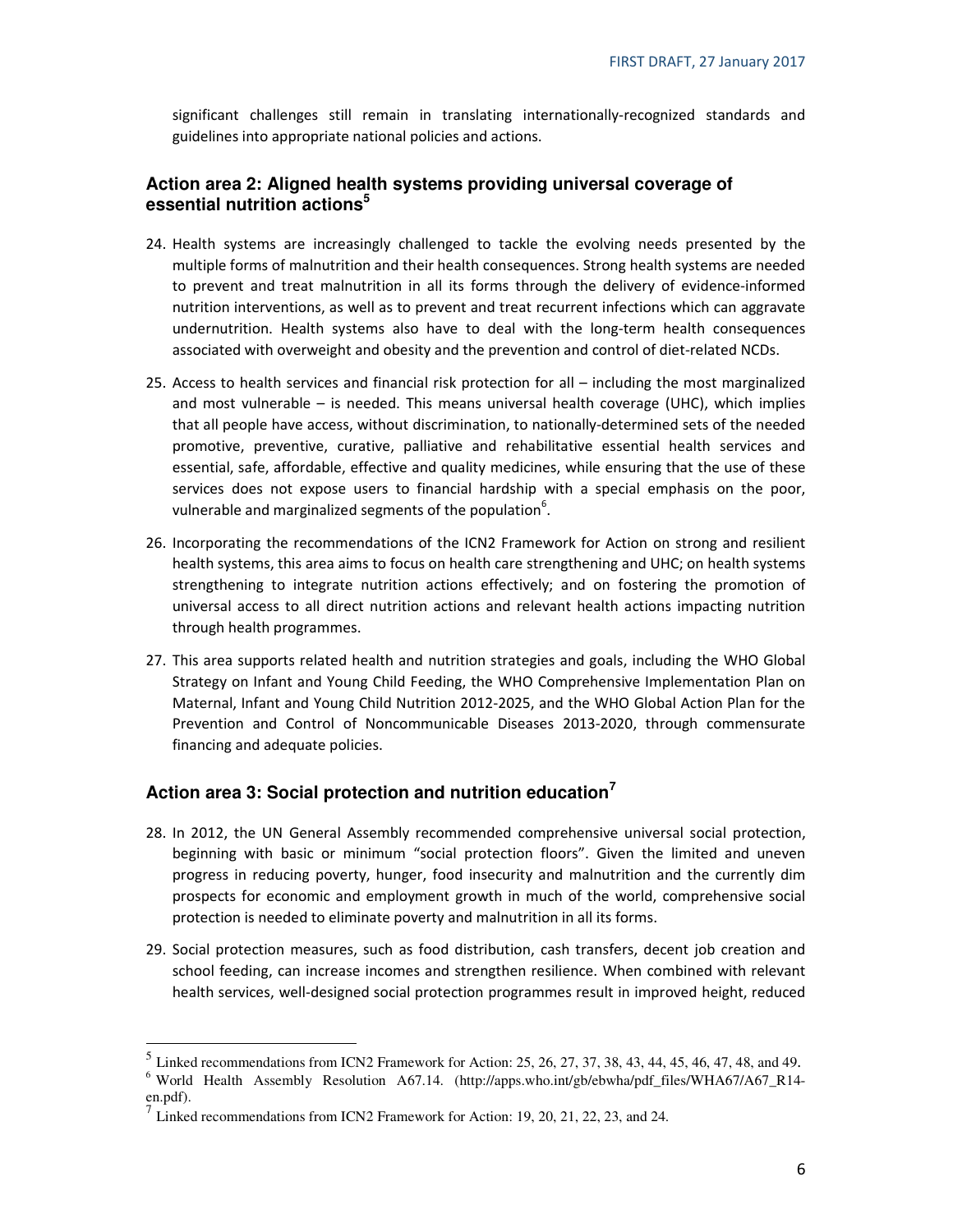anaemia, increased dietary diversity and raised consumption of nutrient-dense foods, especially in low-income households with infants and children.

- 30. Knowledge and education empower people to make informed healthy dietary and lifestyle choices, to improve infant and young child feeding practices and care, and to improve hygiene and health-promoting behaviour. Lifestyle and behaviour change is an important objective of nutrition education. It can also help reduce food losses and waste and boost sustainable resource use.
- 31. Governments, non-governmental organizations (NGOs), the private sector and nutrition advocates should lead by example and can help promote desired healthy lifestyle changes, through active and accessible quality health and agricultural inputs and services, food and nutrition knowledge and skills included in primary and secondary school curricula (including teaching hygiene, food preparation and culinary practices in schools), public nutrition information, social marketing campaigns and regulations on nutrient and health claims.
- 32. This area combines recommendations of the ICN2 Framework for Action focusing on both actions for nutrition education and information and social protection. These include implementing nutrition education and information interventions based on national dietary guidelines and coherent policies related to food and diets; incorporating nutrition objectives into social protection programmes and humanitarian assistance safety net programmes; and the use of cash and food transfers, including school feeding programmes and other forms of social protection for vulnerable populations.

#### **Action area 4: Trade and investment for improved nutrition<sup>8</sup>**

- 33. Trade and investment have become increasingly important to food systems. Trade and investment agreements affect how the food system functions at global, regional, national and local levels, influencing food prices, availability, access and consumption as well as nutrition outcomes, food safety and dietary options.
- 34. Coherence between trade and nutrition policy is vital. Trade policy should support and provide adequate flexibility to implement effective nutrition policies and programmes. While trade has substantially increased the availability of and sometimes access to food for people, trade policies and agreements should not negatively impact the human right to adequate food. Implementation of the World Trade Organization (WTO) Agreement on Trade-Related Aspects of Intellectual Property Rights should be supportive of food security and nutrition, and the obligation of Member States to promote, realize and protect the human right to adequate food. The recommendations of Codex Alimentarius are also the key for ensuring that international trade respects and promotes health and nutrition.
- 35. Acknowledging the importance of trade and investment for food systems, diets, food safety and food security, this area focuses on urging governments, UN agencies, programmes and funds, WTO and other international organizations to identify opportunities to achieve global food and nutrition targets through trade and investment policies; to develop and implement international standards; and to improve the availability and access of a safe and nutritious food supply through appropriate trade agreements and policies. These include fiscal tools such as taxation,

 $\overline{a}$ 

<sup>&</sup>lt;sup>8</sup> Linked recommendations from ICN2 Framework for Action: 4, 8, 17, 18, and 54.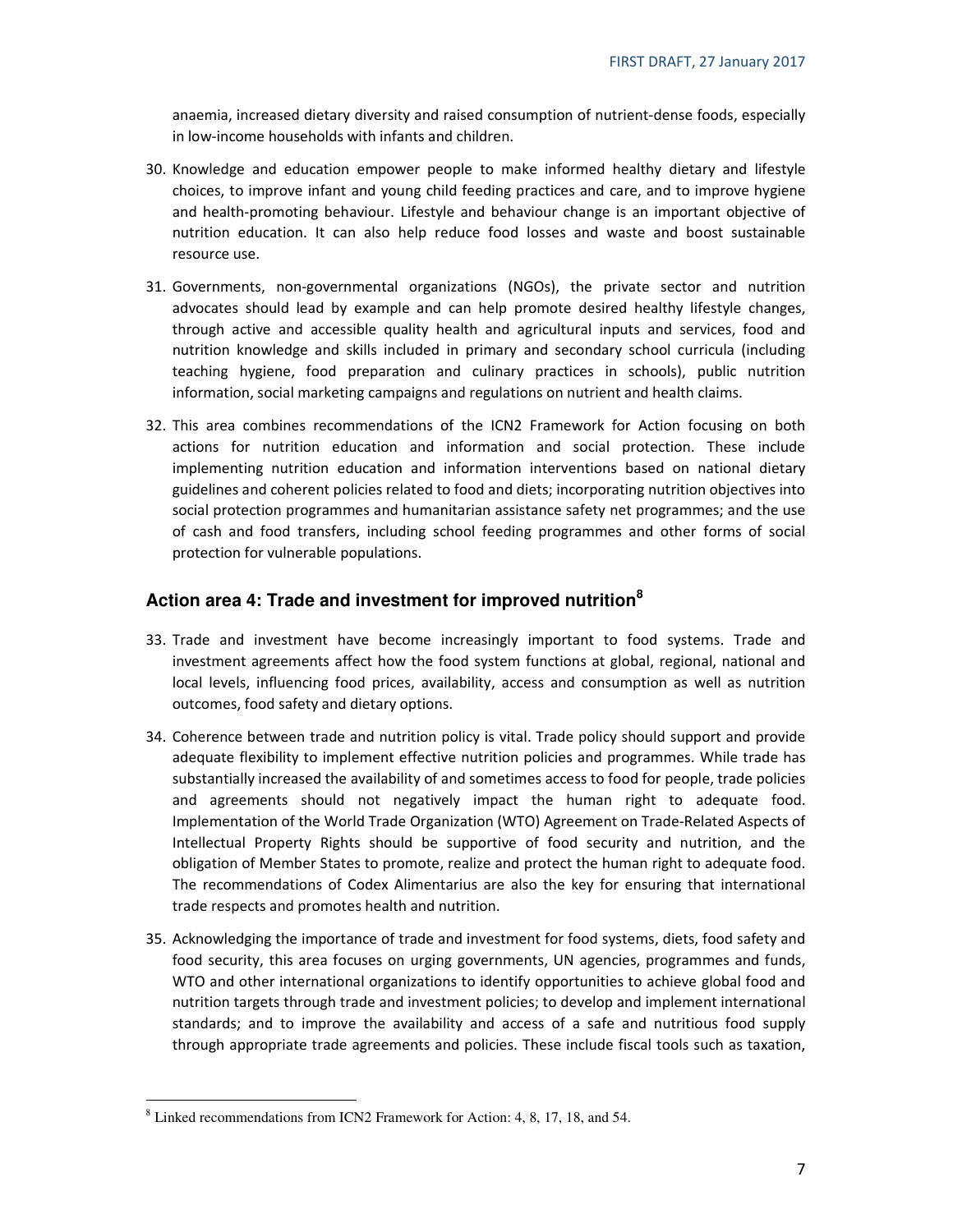subsidies for healthy foods (and removal of subsidies for unhealthy foods) as well as supply-side incentives.

#### **Action area 5: Safe and supportive environments for nutrition at all ages<sup>9</sup>**

- 36. This area stresses the importance of environmental determinants in malnutrition outcomes, including the school, home, hospital and work environments, food production as well as urban environments. This area stresses the need to promote, protect and support breastfeeding in all environments such as hospitals and the workplace.
- 37. This area also integrates the recommendations of the ICN2 Framework for Action on water, sanitation and hygiene. Access to safe drinking water and adequate sanitation is recognized as a human right that is essential for health, prevention of diarrhoeal disease, therefore improving nutrition. Children who are affected by undernutrition are more likely to die from diarrhoea. In turn, diarrhoea undermines nutrition by reducing appetite and nutrient absorption. Over one billion people still practice open defecation. In line with the global call for action on sanitation, efforts should focus on improving hygiene, changing social norms, better management of human waste and waste-water, and completely eliminating the practice of open defecation by 2025.

#### **Action area 6: Review, strengthen and promote nutrition governance and accountability<sup>10</sup>**

- 38. The development and costing of national multisectoral action plans for nutrition that engage multiple stakeholders and are led by a national multisectoral coordinating body are essential requirements for progress. Member States should develop new plans or update their previous ones in line with the recommendations of the ICN2 Framework for Action. Establishment of multistakeholder governance mechanisms should avoid conflicts of interest.
- 39. This area includes the renewed and strengthened monitoring and achievement of Global Nutrition Targets and NCD targets, as well the monitoring of the establishment of policies and legislation and the implementation of programmes, including in emergency situations. Reference indicators frameworks include the SDGs indicator framework, the Global Nutrition Monitoring Framework and the Global Monitoring Framework on NCDs.

## Means of Implementation

40. This section describes the modalities of implementation of the Nutrition Decade by all actors.

#### **Commitments for action**

41. Under the Nutrition Decade, Member States, regional political and economic communities and the global community are encouraged to translate the commitments made through the ICN2 Rome Declaration on Nutrition into SMART<sup>11</sup> commitments for action, in the context of national nutrition and nutrition-related policies and in dialogue with a wide range of stakeholders,

<sup>&</sup>lt;sup>9</sup><br><sup>9</sup> Linked recommendations from ICN2 Framework for Action: 13, 15, 16, 29, 30, 31, 32, 33, 39, 40, 41, 51, and 52.

<sup>&</sup>lt;sup>10</sup> Linked recommendations from ICN2 Framework for Action: 1, 2, 3, 5, 6, 7, 28, 34, 35, and 36.

<sup>&</sup>lt;sup>11</sup> SMART commitments are those that are specific, measurable, achievable, relevant and time-bound.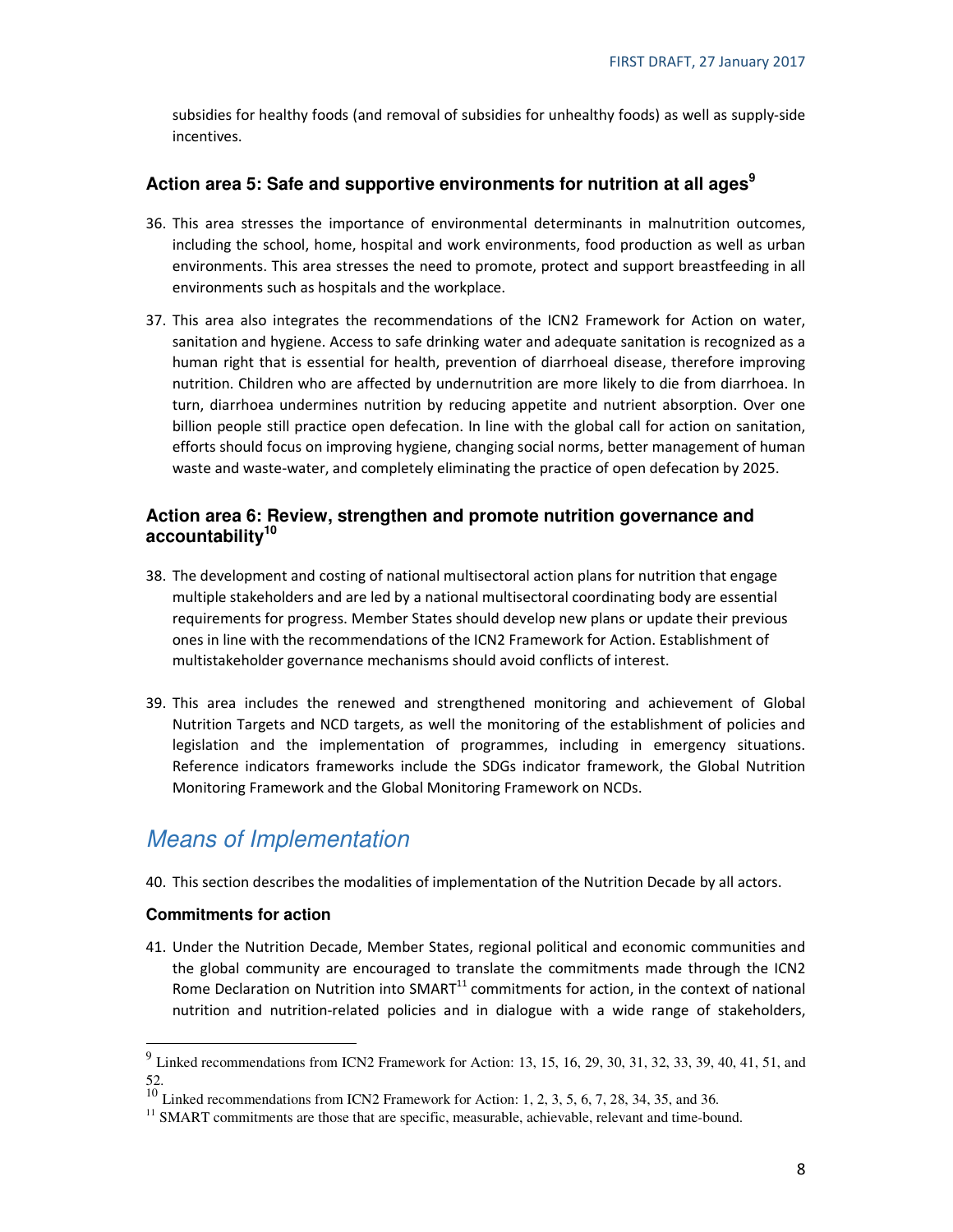particularly people and communities most affected by nutrition challenges. The 60 recommendations of the ICN2 Framework for Action, reflected in the above six action areas, represent a broad range of effective policy actions for addressing malnutrition in all its forms. Commitments that are SMART help all stakeholders understand what action is intended and improve tracking.

- 42. Member States will identify and commit to: (1) achieve one or more nutrition targets and intermediate milestones, consistent with the time frame for the implementation of the agreed six WHA Global Nutrition and diet-related NCD Targets; (2) implement one or more of the recommendations of the ICN2 Framework for Action, within the six action areas of the Nutrition Decade; or (3) mobilize financial resources on domestic and international action related to the action priorities of the Nutrition Decade.
- 43. While many countries have already developed food and nutrition policies, they could raise the level of ambition, improve the design, focus on priorities for action, allocate additional resources and develop a road map with time-bound operational targets to ensure that they are going to achieve the nutrition targets of the ICN2 and the SDGs.
- 44. Relevant UN system agencies and partnerships will assist countries to shape their own commitments and to call for adequate commitments from other stakeholders. FAO and WHO have prepared a resource guide to help the formulation of commitments.
- 45. Commitments from Member States and regional political and economic communities will be formalized through a communication between the Head of State or Minister and the Director-Generals of either FAO or WHO, or both. Commitments can be submitted continuously throughout the course of the Nutrition Decade. Commitments made by Member States and regional political and economic communities will be included in a publicly-accessible repository managed by FAO and WHO. Commitments can be made by public authorities at different levels of government, particularly by municipalities, but should always be transmitted through central authorities. Commitments from non-State actors will be made to Member States, which will communicate them to FAO and WHO. High-level commitments on ICN2 recommendations made on other platforms such as the CFS, Nutrition for Growth, the SUN movement or Every Women Every Child movement will be integrated into the Nutrition Decade commitment repository.
- 46. To the extent feasible, the Nutrition Decade Secretariat will endeavour to record and analyse voluntary commitments made by governments and their partners. Governments submitting commitments are expected to provide information annually to allow tracking of progress on implementation and to document achievements and successes. Non-State actors should provide tracking information to the governments they committed to.

#### **Nutrition champions**

47. Governments and regional political and economic communities that have made formal registered commitments and that actively support their implementation by leading international initiatives will be Nutrition Decade champions. The Nutrition Decade champions are frontrunners and lead by example the global movement to improve nutrition.

#### **Action networks**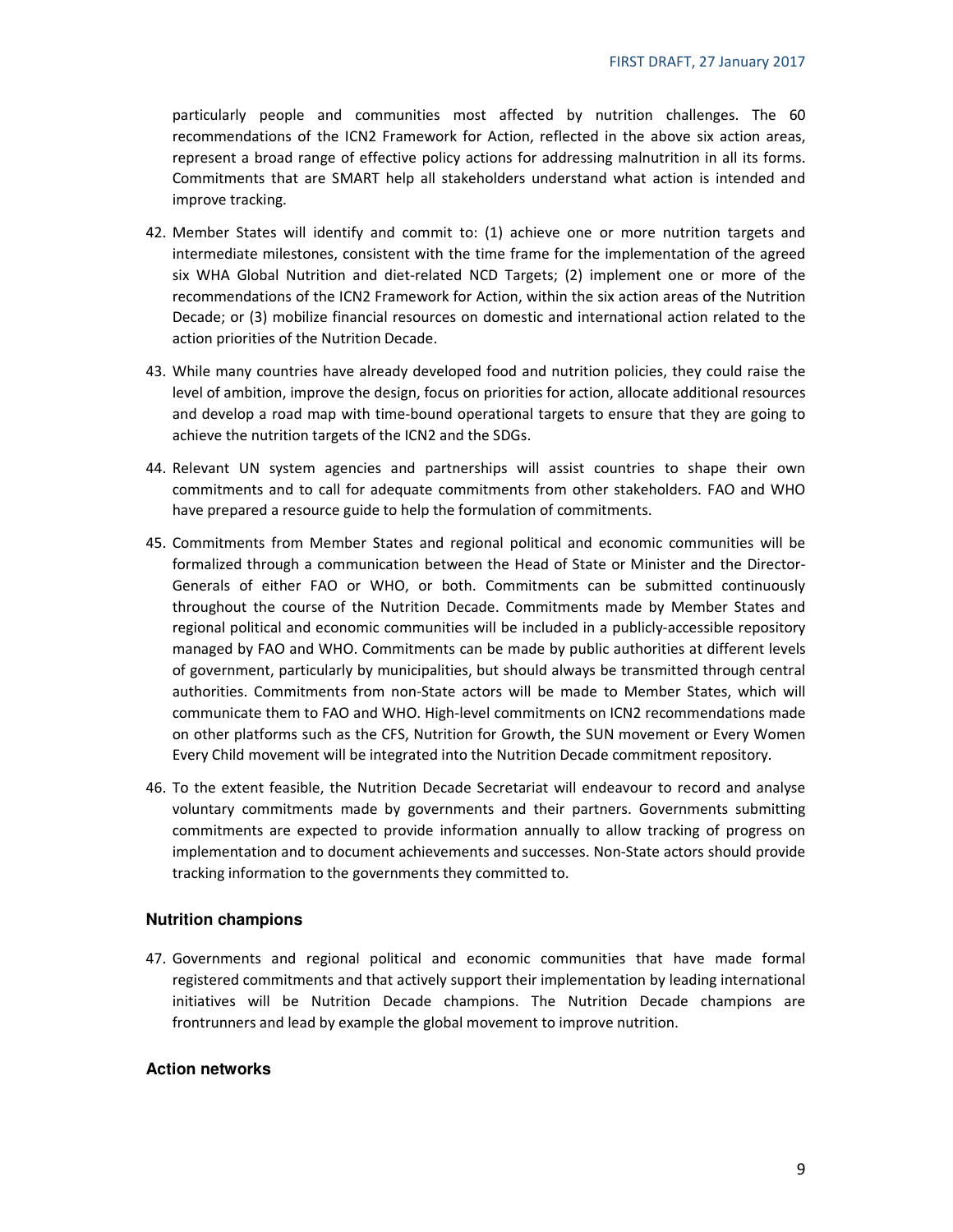- 48. Through the convening and catalytic roles of the Nutrition Decade, action networks will be established. These action networks are informal coalitions of countries aimed at advocating for the establishment of policies and legislation, allowing the exchange of practices, highlighting successes and providing mutual support to accelerate implementation.
- 49. An action network may be established at the request of one or more countries who would define the objectives, scope and initial programme of work, identify other partner countries, convene meetings and manage joint initiatives. Action networks may be regional or global, operate under the leadership of a government institution and may involve civil society, academia and the private sector, as appropriate. The UN system may be supporting the action network, particularly through the provision of operational tools.
- 50. Action networks have already been established in some areas (e.g. salt reduction, control of marketing foods to children) in some world regions. Table 1 illustrates potential topics for the establishment of action networks, identified after a first round of conversations with Member States and potential partners.
- 51. The establishment of an action network should be communicated to the joint FAO/WHO Secretariat in writing by the convening country. The joint Secretariat will also disseminate the action network information, news and tools.

#### **Fora and conferences**

- 52. FAO and WHO will identify fora for planning, sharing of knowledge, recognition of successes, voicing of challenges and obstacles and for promoting collaboration and support in any of the six action areas. Such fora can be convened by FAO and WHO or by other partners engaged in the Nutrition Decade.
- 53. FAO, WHO, UNICEF, WFP, IFAD and others are working with the widest possible range of social actors and institutions, taking the opportunity to build upon and connect already planned events, and to organize new bridge-building events to promote the Nutrition Decade and its aims.
- 54. CFS will provide a platform for greater policy convergence as well as space for dialogue and experience sharing among governments and other stakeholders. CFS could assemble nutrition champions from different sectors to identify gaps, coordinate actions, strengthen collaborations, monitor impacts and build cross-sectoral coherence. Multistakeholder platforms, such as the SUN movement and Nutrition for Growth, will provide opportunities to discuss and mobilize financial and political commitments from governments, donors, civil society, UN and business. Table 2 includes a list of potential convening opportunities for the first biennium of the Nutrition Decade.

#### **Funding modalities**

55. The establishment of the Nutrition Decade has not come with a pledge for funding to support coordination activity. However, the Nutrition Decade will advocate for the mobilization of new financial resources to support implementation of national policies and programmes. Funding will be sought from a variety of sources, including development banks and foundations, and via innovative financing mechanisms as well as development assistance.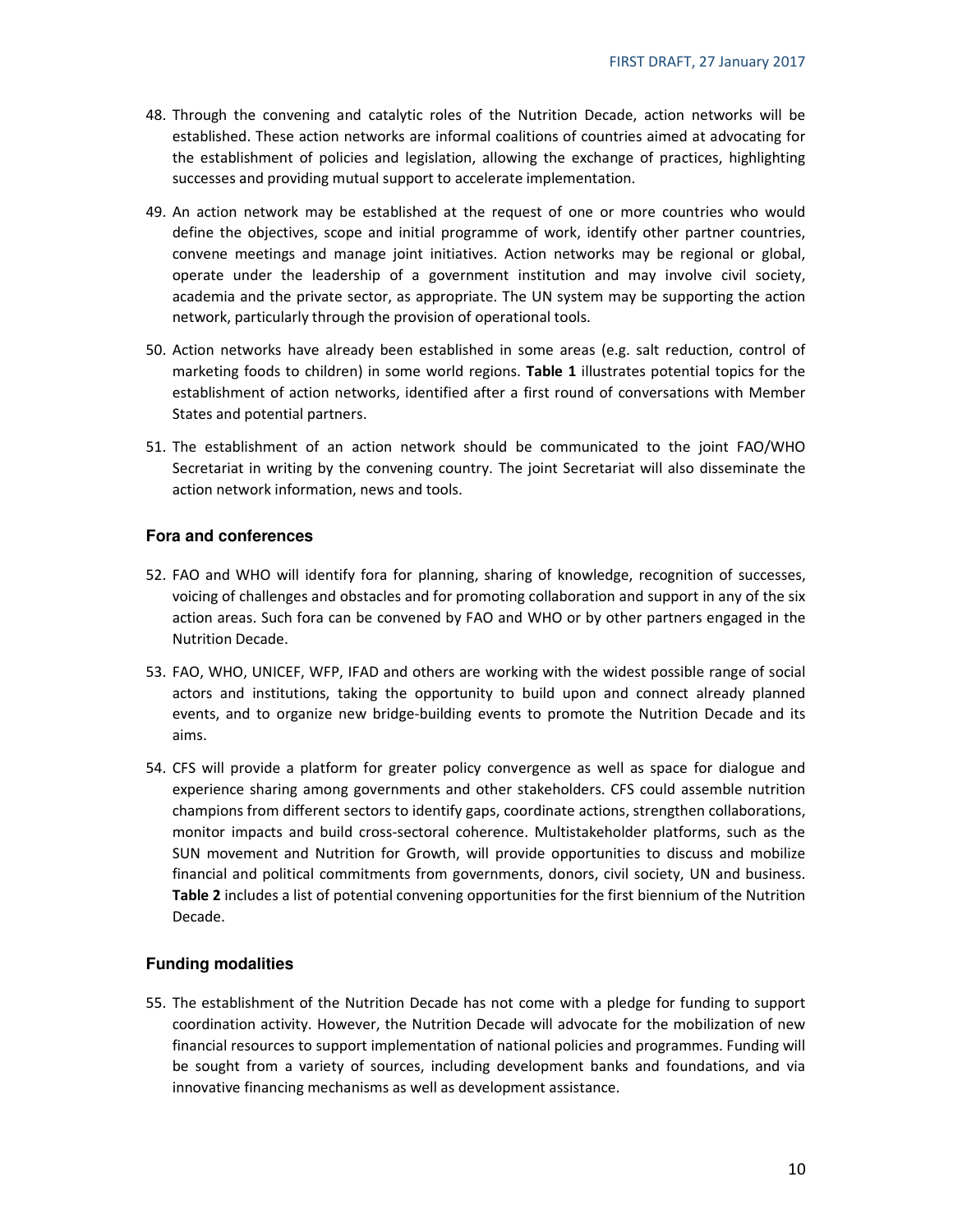- 56. Costing of policies and programmes has been developed in several countries, and global costs of the scaling up of effective programmes to achieve global nutrition targets have been estimated by the World Bank $^{12}$ . The partners of the Nutrition Decade will collectively advocate for greater resources in a harmonized way and consider options for resource pooling.
- 57. The Nutrition Decade will foster the exchange of experiences on how domestic resources may be mobilized, for example through taxation of unhealthy products, or on how available country resources may be oriented towards nutrition objectives and can better leverage private investments.

#### **Technical support for implementation**

- 58. The Nutrition Decade will seek to strengthen the quality and efficiency of policy and programme implementation and monitoring. Technical assistance will need to be responsive and opportunistic in leveraging technological advances. An emphasis will be placed on amplifying country capacities and on ensuring that knowledge and experiences are shared and successes are scaled up where possible.
- 59. The Nutrition Decade will focus on strengthening capacities at all levels, including the community level as appropriate. The Nutrition Decade will seek to expand the opportunities to provide technical assistance, for example by encouraging and facilitating bilateral policy collaboration, peer learning and technology transfer, and to generate new evidence.
- 60. All Nutrition Decade partners will provide technical support to the implementation of policies and programmes by sharing good practices, knowledge and technologies, innovation and research outcomes. The Nutrition Decade will strive to improve synergies in the provision of technical assistance by governments and international organizations in the context of development aid, as well as by NGOs, philanthropic foundations and the UN system.

#### **Evidence-informed advocacy and communication**

- 61. The Nutrition Decade was launched on 19 July 2016 in New York on the sidelines of the meeting of the High Level Political Forum (HLPF), and a further advocacy event was arranged on 20 September 2016 during the  $71<sup>st</sup>$  session of the UN General Assembly. Other similar advocacy events, such as regional and national launch events, will also be arranged.
- 62. Advocacy will be a key element of the Nutrition Decade. A network of advocates will be established at global and local levels, building on existing coalitions.
- 63. Aligning and strengthening capacities for evidence-informed advocacy across countries and nutrition actors in order to achieve the ambitions of the Nutrition Decade and the SDGs will be a key element of the Nutrition Decade implementation.

 $\overline{a}$  $12$  http://www.worldbank.org/en/topic/nutrition/publication/an-investment-framework-for-nutrition-reachingthe-global-targets-for-stunting-anemia-breastfeeding-wasting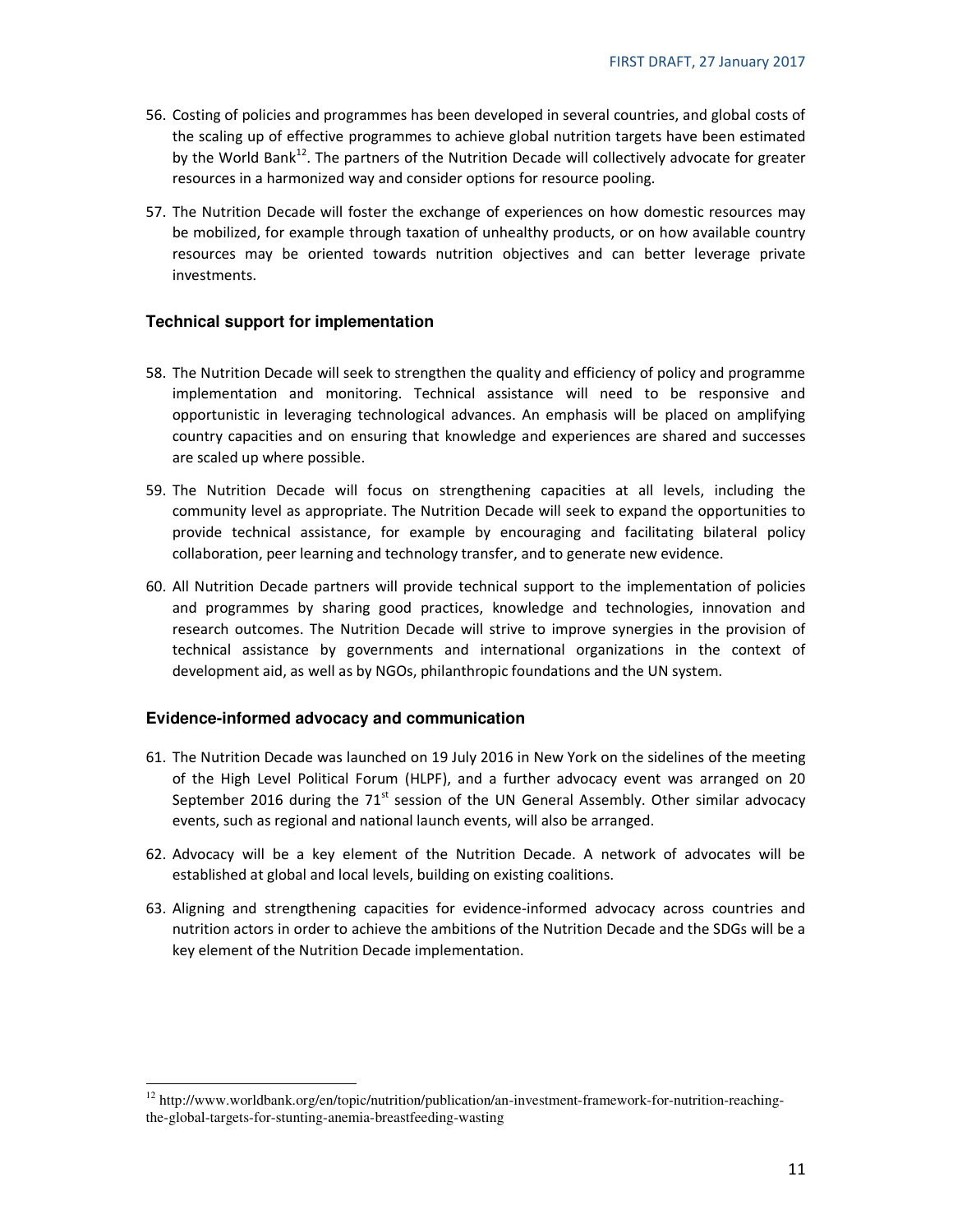- 64. Visual identity has been developed for use across the Nutrition Decade by all actors and partners involved. It is provided in all UN languages. Governments and other actors willing to use the Nutrition Decade visual identity may do so after authorization by FAO and WHO. $^{13}$
- 65. Information on the Nutrition Decade is available on the respective websites of FAO<sup>14</sup> and WHO<sup>15</sup>, and will shortly be complemented by combined Nutrition Decade products and activities, including the following: dedicated website, printed and electronic documentation, webcast events, etc.
- 66. Specific and specialized campaigns on the Nutrition Decade will be co-developed by partners to prioritize and promote nutrition impact. These campaigns are being identified and are expected to include civil society platforms, existing nutrition-related campaigns and novel forms of media, including social media.

### **Governance**

- 67. The Nutrition Decade will not seek to establish new structures but will facilitate broad consultation among stakeholders to seek alignment of priorities, policy instruments, and monitoring mechanisms.
- 68. The Nutrition Decade has a joint FAO/WHO Secretariat supported by the UNSCN Secretariat as well as by WFP, IFAD, UNICEF and other relevant UN agencies, funds and programmes.
- 69. The joint FAO/WHO Secretariat will convene country representatives to discuss the Work Programme and progress reports. The Secretariat will also periodically convene and consult with other relevant stakeholders including international and regional organizations, financial institutions, parliamentarians, civil society, academia and the private sector. The Secretariat will use coordination mechanisms such as UNSCN, HLPF, CFS, SUN and the Global Coordination Mechanism on the Prevention and Control of  $NCDs<sup>16</sup>$ , and engage with other international and regional organizations and platforms, such as Nutrition for Growth, the International Coalition for Advocacy on Nutrition and others. Table 2 illustrates priority activities of the Secretariat for the first biennium of the Nutrition Decade.

## Accountability and Shared Learning

70. Biennial reports on the Nutrition Decade implementation will be submitted to the WHA, the FAO Conference and the UN General Assembly. The reports will contain a mapping of the commitments made by governments, their progress and achievements. The reports will also include a summary of global achievements, including the progress of CFS work on nutrition. The reports will also contribute to the SDG reporting needs.

UNITED NATIONS DECADE OF **ACTION ON NUTRITION** 

 $\overline{a}$ 

<sup>13</sup>

<sup>&</sup>lt;sup>14</sup> http://www.fao.org/news/story/en/item/408970/icode/ [this is a link to a press release, not a webpage; there is no Decade-specific webpage on the FAO website, but some information on the Decade is available on the ESN webpage at http://www.fao.org/nutrition/en/]

<sup>15</sup> http://www.who.int/nutrition/decade-of-action/en/

<sup>16</sup> http://www.who.int/global-coordination-mechanism/history/en/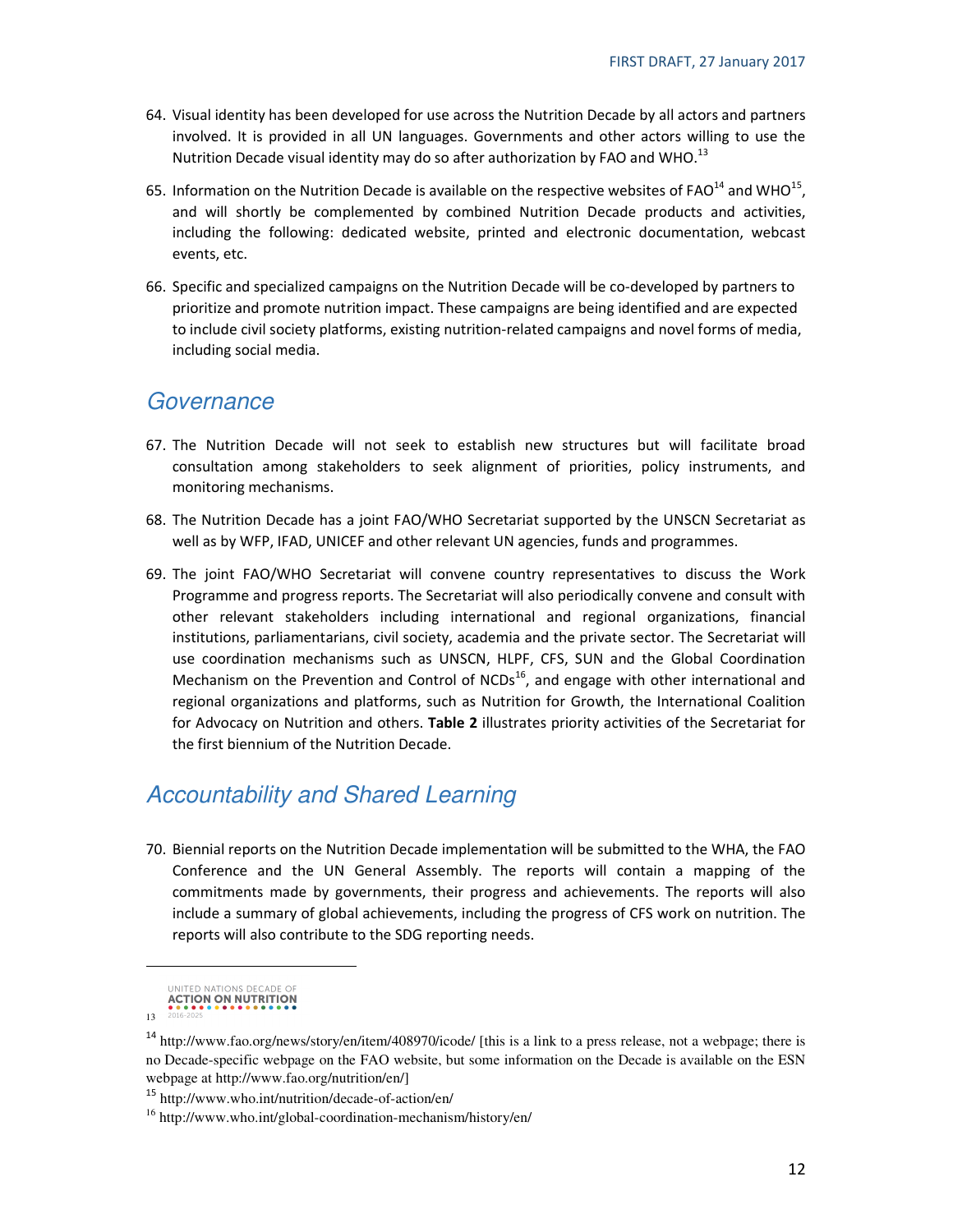- 71. All commitments submitted by Member States will be tracked on a regular basis through an open access database co-facilitated by the joint FAO/WHO Secretariat of the Nutrition Decade. Tracking implementation of country-specific commitments will be based on country selfassessments and facilitated through UN-led policy surveys. Commitments made by other stakeholders will be reported to Member States and included in their reports.
- 72. The biennial reports will provide opportunities for discussion among governments and other stakeholders of the progress under the Nutrition Decade. Comments made by the FAO and WHO governing bodies and by CFS will feed into the reports to the UN General Assembly. The Work Programme will be updated with each biennial report.
- 73. An open and inclusive dialogue among all stakeholders to evaluate the progress of the Nutrition Decade will be convened at mid-term (2020-21) and at the end of the Nutrition Decade (2025). Member States will be consulted as to the format of the review.
- 74. A dialogue on accountability will be established with all relevant initiatives and platforms aimed at soliciting commitments in nutrition and related fields, such as Nutrition for Growth, CFS, Every Woman, Every Child, with the purpose of harmonizing the format and process of commitment submission, agreeing on criteria for commitment, ensuring quality and streamlining the tracking systems. The Countdown 2030, the Global Nutrition Report and the Independent Accountability Panel would also be important mechanisms for the Nutrition Decade accountability.
- 75. Progress in achieving the Global Nutrition and diet-related NCD targets will be measured throughout the Nutrition Decade at national and global levels. Targeted programme and policy evaluations are encouraged and will be facilitated by the UN system to identify good practices.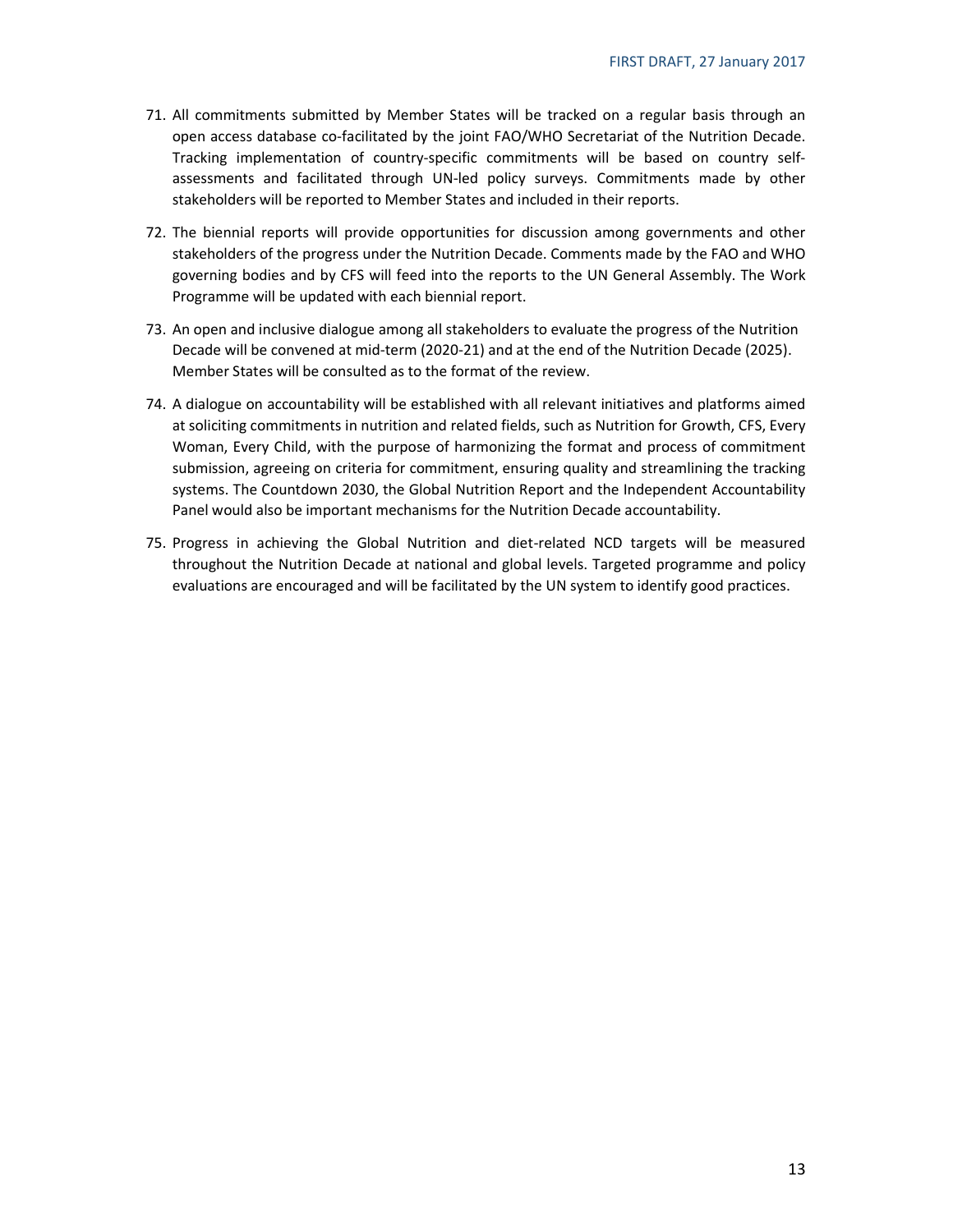## Table 1: Potential topics for the development of commitments and the establishment of action networks

Fruit and vegetable action network: sustainable intensification of agricultural production and agro-ecology, post-harvest and processing, markets, public and private investments, incentives for local markets and small farmers and small and medium-sized enterprises (SMEs)

Animal source foods: sustainable livestock and poultry production, sustainable fisheries, markets and value addition, circular economy and waste reduction, equitable access, moving away from intensive farming systems and supporting small-scale farming and SMEs

Sustainable, healthy fisheries, oceans, seas and marine resources

Reduction of food waste and losses: provide good practices, examples of actions across the value chain, create alliances and inform consumers

Food reformulation: provide reference ranges for reformulation of products (removal of trans fatty acids, reduction of sodium, sugar and saturated fat and portion size) , reformulation technologies, establish country and regional platforms, product monitoring mechanisms; benchmarks/standards for complementary food; fortification ; support for food processing SMEs in developing countries

Anaemia: delivery in health systems of weekly iron/folic acid supplements

Acute malnutrition: improving availability and access to ready-to-use therapeutic foods

Adolescent health and nutrition: counselling, adolescent marriage, school health and nutrition

School food and nutrition: improved school curricula and nutrition standards for school meals

Health promotion: social marketing campaigns and lifestyle change communication programmes to promote healthy eating and physical activity

Breastfeeding and early nutrition: appropriate care practices and adequate breastfeeding and complementary feeding, baby friendly hospital initiative, Code and Net-code, maternity protection laws

Nutrition sensitive investments: analysing the nutrition impact of public and private investment policies in the food sector; making the investment case for an investment shift

Urban sustainable food systems

Provision of healthy food in public institutions

Taxation of food and beverages, pricing policies for sugary drinks and unhealthy foods

Marketing foods and beverages to children

Action plan development and costing: national nutrition targets should be developed for countries not having these in place yet, as well as food-based dietary guidelines considering the national context and harmonizing relevant frameworks (such as WHA targets, SDGs and ICN2 commitments), while adopting a "leave no-one behind approach" to ensure progress for all

Monitoring and surveillance

Research and evidence generation: review of research priorities of the Consultative Group for International Agricultural Research (sustainable production of fruit and vegetable); research community (collaborations for evidence generation and analyses)

Capacity and workforce

Conflict of interest

Combat against antimicrobial resistance